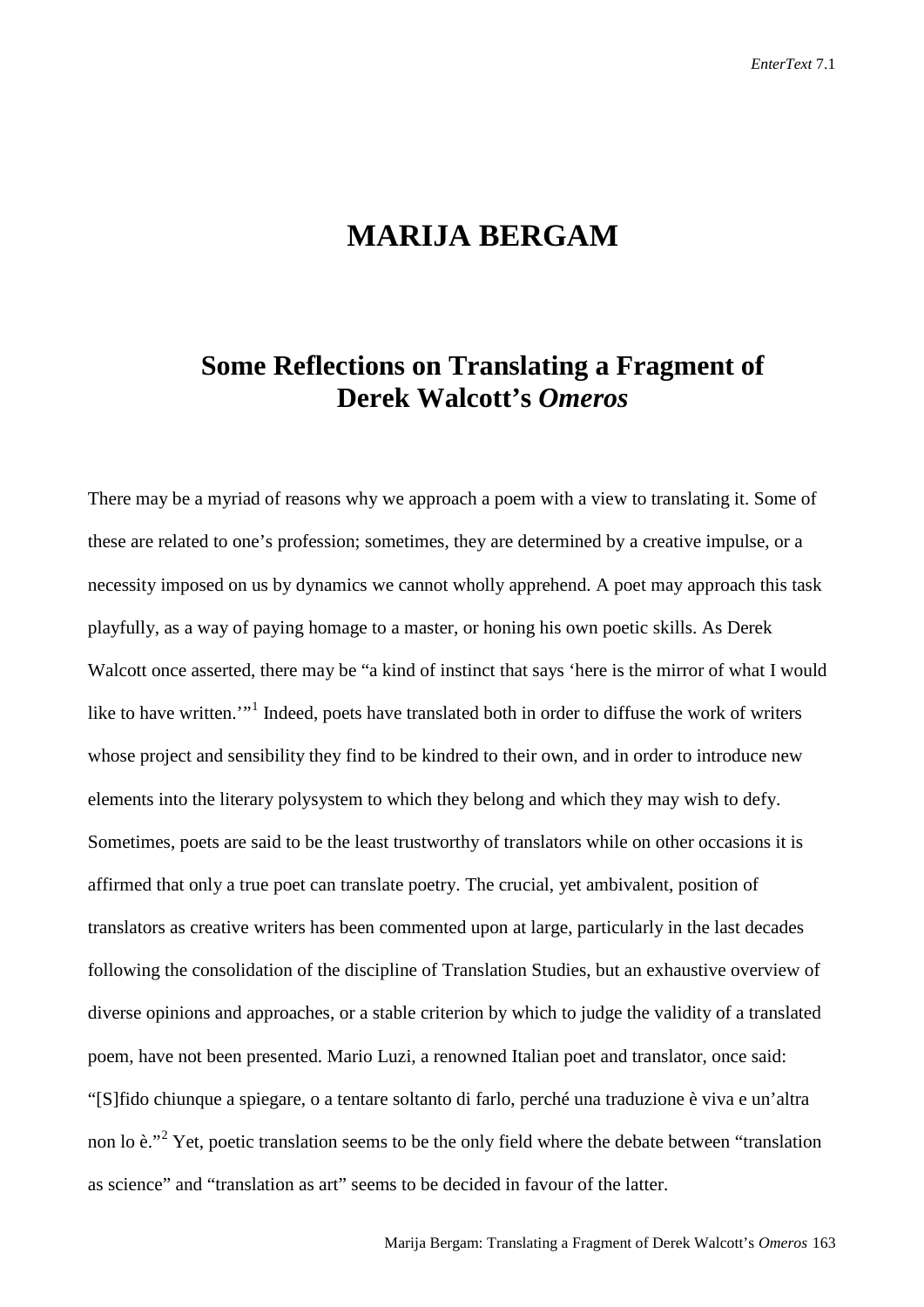For those of us who master language with more difficulty than poets do, translation may be an overwhelming and frustrating process which makes manifest the notorious incompatibility between languages. One of many reasons why the translation of poetry is so complex and demanding is the fact that both experiences—that of writing poetry and that of translating—represent an extreme engagement with language, which reveals an inadequacy at the heart of our desire for expressing what might only be an intimation. In this sense, a translator might be compared to a poet, as indeed William Wordsworth indirectly suggested in his famous preface to *Lyrical Ballads* from 1800, [3](#page-8-2) not without a reference to the inferior position of the former. Translation is considered a subversive force in a literary polysystem; it burdens the target language with foreign elements and unusual rhythms; it stretches its conceptual horizons and occupies almost a space of its own, outside both systems, while being necessarily a part of them. Poetry, too, displays some of these characteristics. In fact, Ortega y Gasset has asserted in relation to writing: "Es un acto de rebeldía permanente contra el contorno social, una subversion."[4](#page-8-3) If on the one hand this condition encourages creativity, on the other it complicates significantly the task of the translator. According to the unwritten rule, the TT (Target Text) should not normalise, let alone ignore, the grammatical and linguistic challenges of the ST (Source Text), especially where the specificities of a text seem to reside in its uncommon and innovative use of language. However, when a poem does not read fluently, when its vocabulary becomes too exotic, its syntax broken, the tropes too daring, a suspicious eye is likely to be cast first and foremost on the translator. That is why he/she always walks the tight rope between the flattening of the ST and an unnatural, sometimes unacceptable employment of his/her mother tongue.

In the light of these facts, an attempt to translate a fragment of Derek Walcott's long poem *Omeros*<sup>[5](#page-8-4)</sup> by someone who is neither a poet nor a professional translator might appear at best an optimistic feat, at worst an impudence. A research student and an enthusiastic reader of Walcott's work might well be surprised and intrigued by the fact that a translation of Walcott's masterpiece into Serbo-Croatian<sup>[6](#page-8-5)</sup> (which implies Serbian, Croatian, Bosnian and Montenegrin) has not been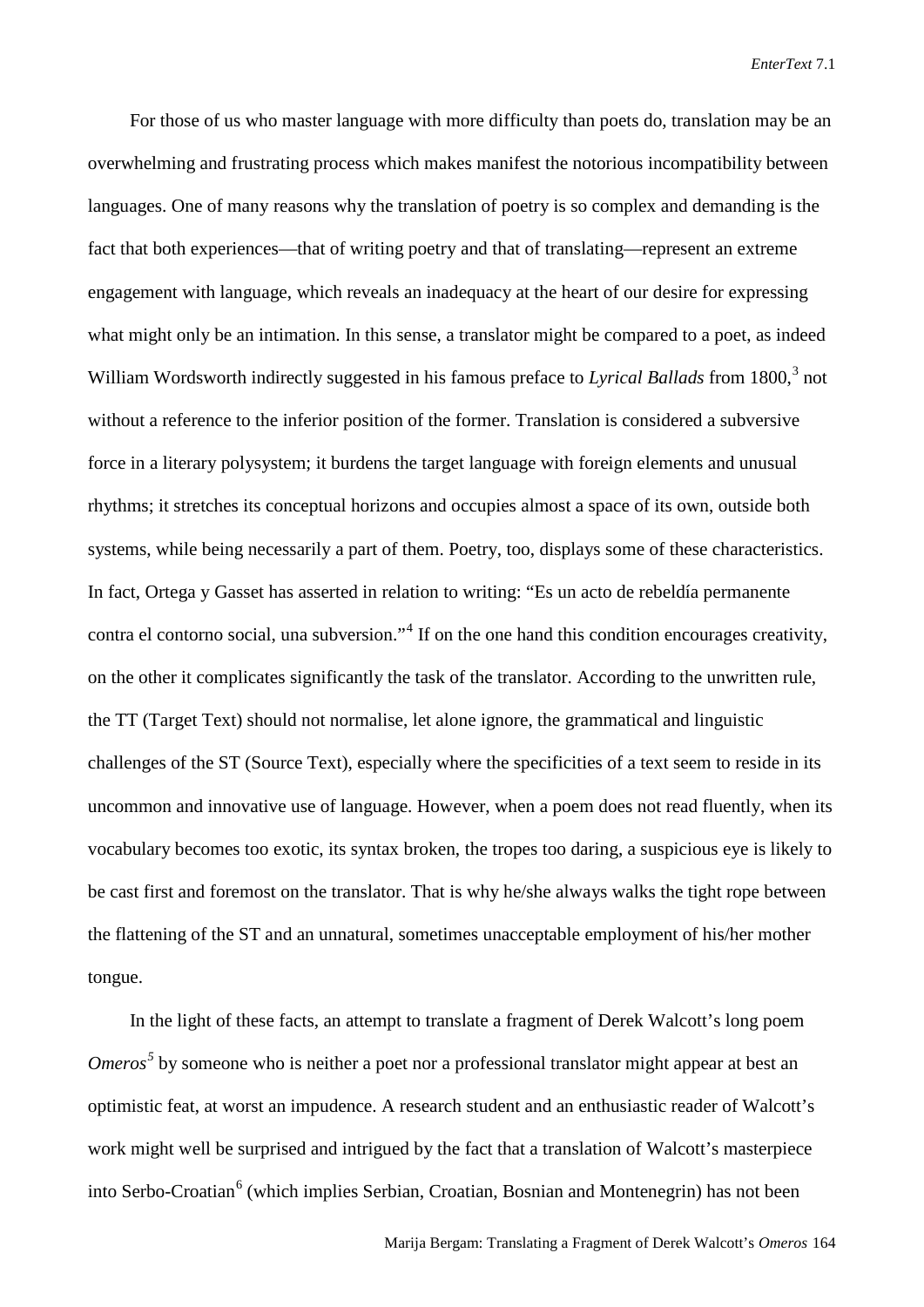published so far. What prompted me, in particular, to approach *Omeros* as translator, to try and fix its elaborate images and tangled syntax—always teeming with literary and historical references and verbal play—was a return to my own language. Akin to the experience whereby one's home can only be identified when confronted with the outside world, immersion in other literatures and languages transforms one's mother tongue into an external object, and the degree to which it may become alien is often the degree to which it excites curiosity and appears as a "target," in both its common and linguistic senses. In my case the comparative readings of the original text and the Italian translation by Professor Andrea Molesini<sup>[7](#page-8-6)</sup> have both been important incentives. They have revealed that which is in fact the commonly accepted wisdom of translation scholars—namely that perfection and equivalence are not to be expected. Rather than lamenting the impossibility of saying the same thing in the same way, one should draw as much as possible on the resources of his/her own idiom which can be moulded in order to express something new and relevant, which is also, paradoxically, something particular and already said. The last observation touches on the (unpopular) issue of universal values, which will not be examined at the moment. Suffice it to say that a specific "translation" of images from European literature, which Walcott has assimilated and used to his own purposes, can be (and insists on being) "re-translated," and it is perfectly natural that his poems—though organically linked to the Caribbean landscape and the related historical experience—may in their turn modify the perceptions, and sometimes allegiances, of a reader from the Adriatic coast, for instance. From this point of view, translation might be considered an essential contribution to poetic transnationalism, which in Jahan Ramazani's words helps us "read ourselves as imaginative citizens not of one or another hermetically sealed national or civilizational bloc, but of intercultural worlds that ceaselessly overlap, intersect, and converge."[8](#page-8-7)

The third section of the second chapter of *Omeros*, the translation of which is proposed here, contains the crucial lines where the name "Omeros" is explained, and might be said to contain the key for an interpretation of the poem as a whole. In the words of the author: "And what this poem is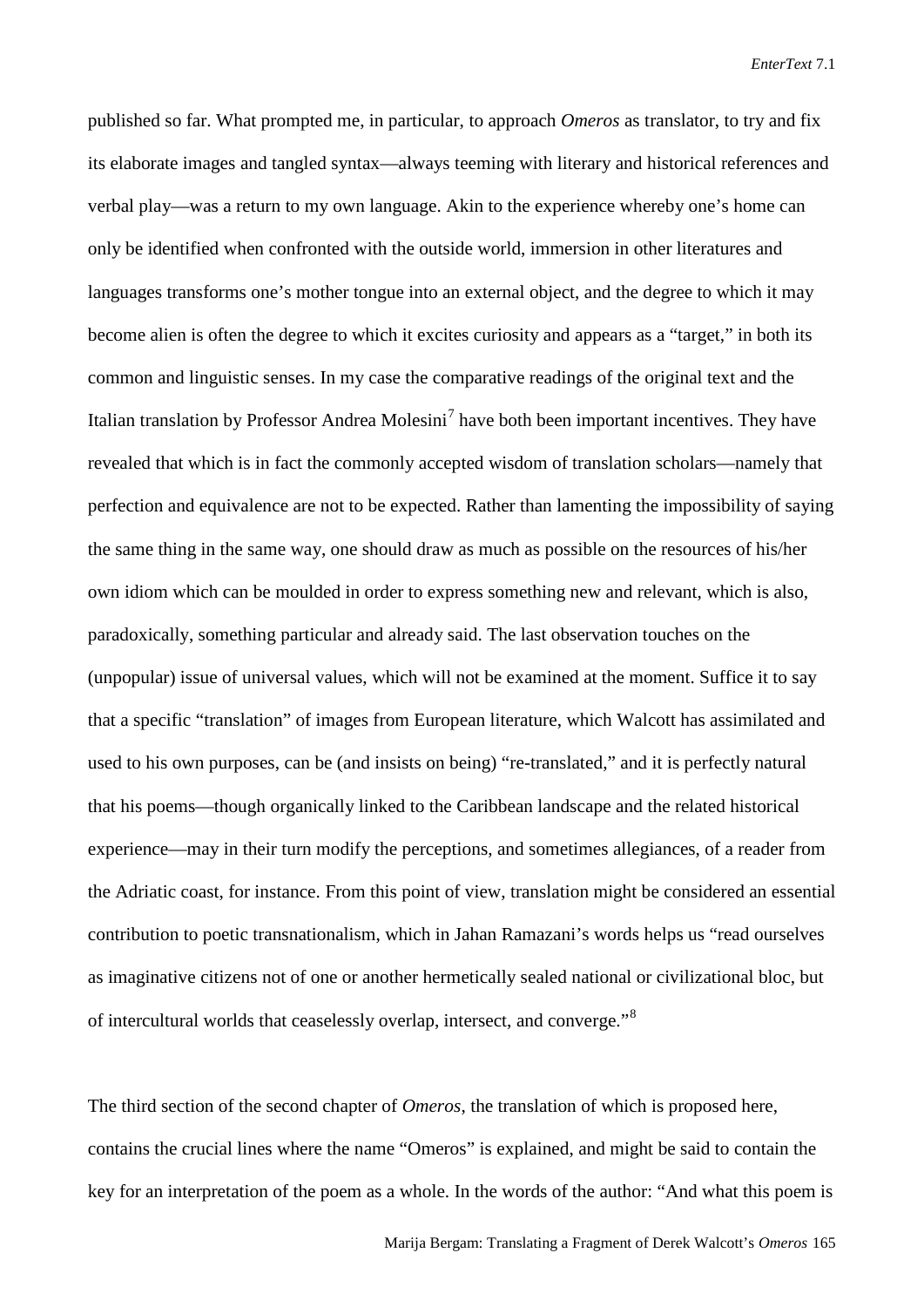doing, in part, is trying to hear the names of things and people in their own context, meaning everything named in a noun, and everything around a name. You see maybe the whole West Indian experience is not itself—it is translated."[9](#page-8-8) For the first time, the narrator enters the plot, and the narration takes on an accentuated lyrical tone. Quite apart from the obvious structural function of this fragment, it was first chosen almost at random, but after translating the initial stanzas it became immediately clear that the Serbo-Croatian language (or its Montenegrin variety) is particularly well adapted to rendering its sonorous and visual effects. This might be related to the onomatopoeic charge of the terms from the ST transposed into the TT. Even if one is not familiar with the language, the words *huk*, *šuštav*, *šum* might remind him/her of water lapping in the cave or the rustling of silk. The phoneme *š* (the voiceless palato-alveolar fricative), in particular, has a surprisingly high number of occurrences in the TT and has proved an unexpected blessing in its contribution to the overall sound symbolism of the excerpt. It recalls waves washing ashore and surf hissing, and may be said to represent appropriately the described subject. Another detail worth pointing out is the repetition of the vocal *o* in the sixth stanza where five consecutive words begin with this letter. The readers of Walcott cannot but notice its frequent iconic use, especially in *Omeros*. Antigone's eyes defined with the outline of an almond may even be associated obliquely with the shape of the letter *o*, and if this is the case then the translation might be said to do justice, at least partially, to the author's penchant for playful analogies between typography and the physical world.<sup>[10](#page-8-9)</sup>

The precision of the expressions used by Walcott is especially difficult to reproduce. Admittedly, it might be the case of the translator's modest vocabulary, or the fact that the semantic fields of different languages never wholly coincide. An excellent example might be the word *surf*, frequently employed in Walcott's work, and quite common in the English language. Its precise meaning has been rendered by way of periphrasis. Rather than *talas* (wave) or *pjena* (foam), both already present in the text, "white foam of the waves as they crash" has been used, a decision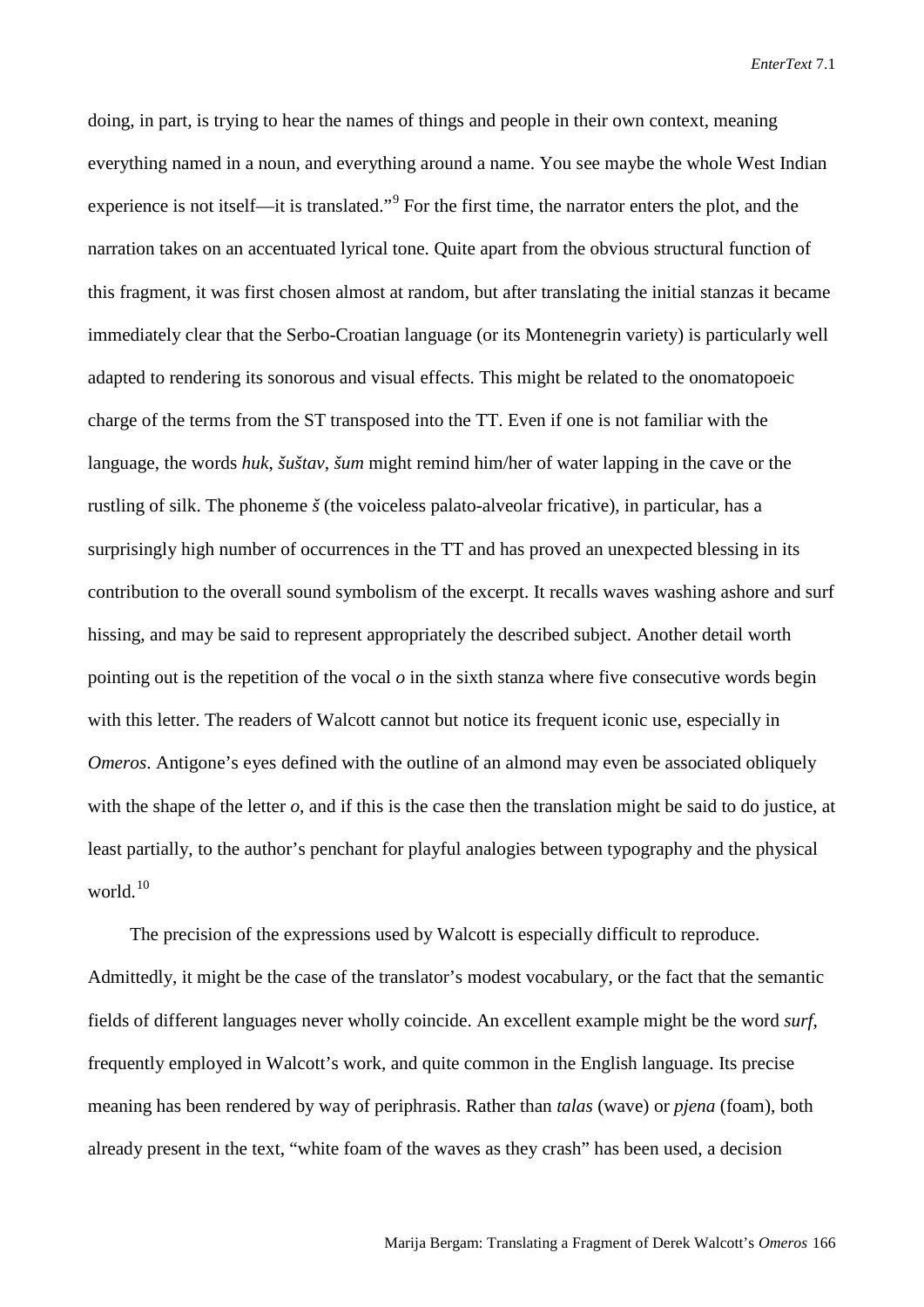facilitated by the ST ("white surf as it crashes"), while in the eighth stanza *talas* and *pjena* are employed alternately.

In keeping with the microstylistic level of the translation analysis, it may be interesting to notice how the clause "and shook out the black gust of hair" proved extremely difficult to transpose. The equivalents of *gust* in bilingual dictionaries proved inadequate; all expressions relating to winds and currents of air (not to mention the metaphorical uses of the word referred to the surge of emotions) sounded extremely awkward when applied to the girl's hair. Yet, it appeared essential that some sort of unusual combination should be produced and, after some consideration, the expression "slap crne kose" was opted for, *slap* meaning "cascade, overflow". Initially, it was chosen as the vehicle of a metaphor which, if it did not reproduce the figure from the ST, at least pertained to the same semantic field of natural elements in motion (such as water and wind). The mutual influence between different languages that may put each other in perspective has already been mentioned, and the term *slap* discloses the unexpected trajectories of the development and use of an idiom. While looking into the definitions of the lexeme it was found that some historical, local uses of the word actually correspond to the English *surf*, which had previously presented some difficulty for the translator. Furthermore, a careful perusal of the dictionary revealed alternative, lesser-known uses of the word which actually overlap with the ST expression *gust*, and surprisingly, with the solution applied in the Italian translation (*raffica* meaning both "a gust of wind," and "a volley").

The clause "lowering shallows / of silk swirled at her ankles," indicative of Walcott's figurative proceedings and his subtle unsettling of language, was modified so that "silk" would function as a subject in a subordinate temporal clause, rather than a prepositional phrase. In the TT it is the silk that is lowered, swirling, into the shallows at the girl's ankles, a permutation which appeared as inevitable for the sake of the fluency of the TT. Although the author's punctuation and the syntactical layout were mostly reproduced, respecting his placement of theme and rheme, it was felt necessary that the sixth stanza should be somewhat normalised. Thus, "I saw how light was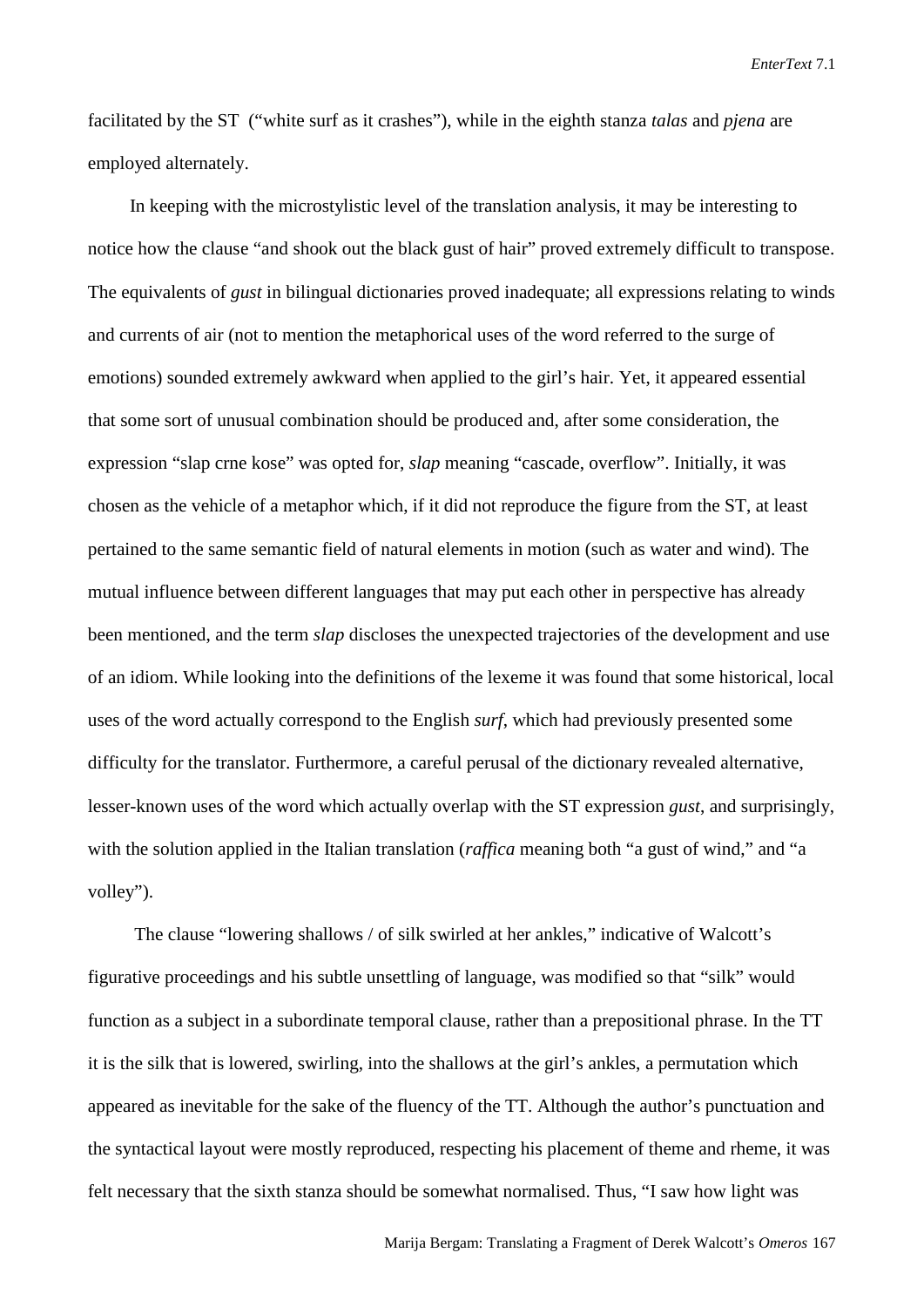webbed / on her Asian cheeks, defined her eyes with a black / almond's outline" has been adapted to the syntax of the TT. The Italian translator of *Omeros* remarked once (only half-jokingly) that a great literary achievement would tolerate a certain number of errors, and it is reasonable to hope that although some dimensions will necessarily be lost in translation, the reader may still enjoy the complex wor(l)d of the original, and that perhaps the translation in itself may be more than an instrument in the process.

Some consideration needs to be given to the problem of metre and rhyme. *Omeros* presents the reader with an intricate metrical scheme which is explained by the author as a homage to Homer's hexameter and Dante's *terza rima*, though this assertion should always be quoted with a grain of salt. Lance Callahan has meticulously analysed Walcott's prosody, reaching the conclusion that a "cleverly engineered uncertainty is […] a defining feature of the metrical contract of *Omeros*, as is the process of raising expectations only to dash them."<sup>[11](#page-8-10)</sup> One of the few constants is the number of syllables per line, which in the chosen excerpt is almost always twelve. The rhyme scheme is variegated and the extract actually opens with a *terza rima*. Walcott has repeatedly asserted that he does not believe in free verse, and has commented on the importance of the concept of design, including the visual aspect of the stanza on the printed page. He has, moreover, been annoyed by people showing surprise that he should write in rhyme: rhyme for Walcott being inseparable from poetry, poetry from song. In translating the passage from *Omeros*, rhyme and metre were inevitably sacrificed to other aspects of the text, but even the attempt at reproducing the highly irregular metrical scheme and variegated English rhyme would have proved a failure, for there are few correspondences between poetic forms in different languages. The number of syllables of the translated lines in most instances amounts to sixteen or seventeen, but of course, the variation is much more evident than in the ST, with the lines in the TT containing from thirteen to twenty syllables. The metrical solution adopted in the TT could be defined as Holmes's organic, contentderivative form with a predominantly dactylic rhythm, the descending intonation being typical of lines in Serbo-Croatian. Admittedly, the TT might display a slightly prosaic colour, but the attempt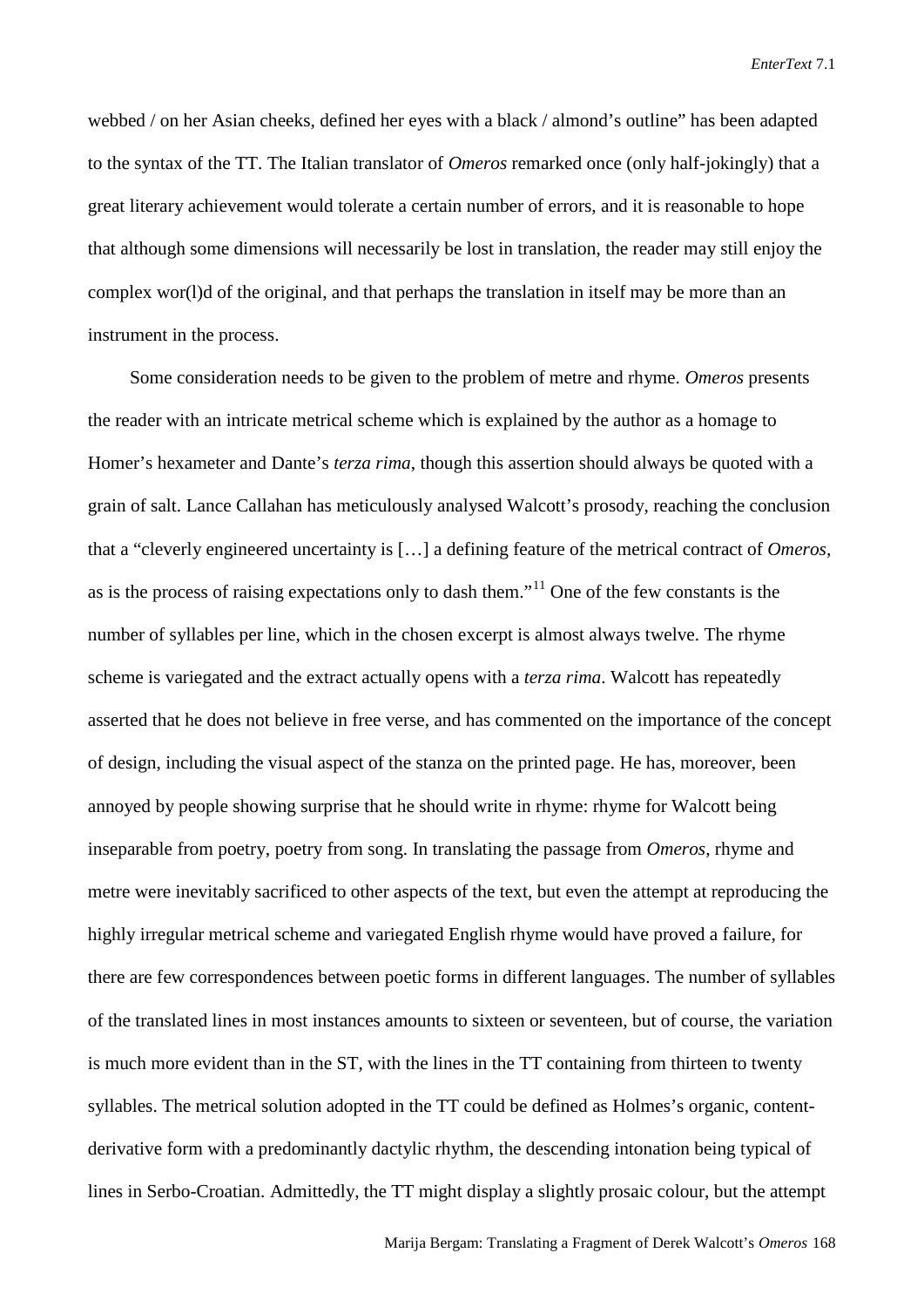to make the translated passage sound exceedingly "poetic" was avoided—hopefully the narrative thrust of the original poem, as well as Walcott's claim that he has taken his cue primarily from writers of prose, will justify this decision.

The grammatical considerations of the translation of the English past tense into more flexible Serbo-Croatian forms might be of some interest for the reader. The speakers of Serbo-Croatian use predominantly one form of past tense—the so-called *perfekat*. *Aorist* and *imperfekat*, on the other hand, have acquired an archaic flavour, typical of literary creation, especially poetry. Contrary to the English language where the past simple and present perfect cannot be used indiscriminately, Serbo-Croatian permits the use of both *aorist* and *perfekat*, as far as the narration is concerned, without the requisite of the *consecutio temporum*. The use of tenses in the translated passage was determined by the requirements of rhythm and fluency, as well as by the necessity of rendering the narration less colloquial without making it sound overly archaic or rhetorical. When the first version of the translation was completed, it transpired that the verbal tenses had been distributed in an interesting pattern—namely, the *aorist* had been applied predominantly to the verbs introducing direct discourse, as well as the verbs of perception as used by the narrator. These are some of the examples: "I said"—"rekoh;" "I felt"—"osjetih;" "I saw"—"vidjeh;" "I heard"—"začuh." The gestures of Antigone, on the other hand, are described in the perfect tense which interrupts the sequence of *aorist*, contributing thereby to the dynamic of the passage while also introducing a kind of counterpoint between the narrator and his object.

Names always represent a slippery slope for the translator, and perhaps even more so in the Serbian language where they are usually transcribed. The title of Walcott's poem can cause some confusion, particularly among those who have not actually read the work or the lines here translated. However, there can be little doubt that the only exact way of translating the name is to leave it as it is in the ST. In the version put forward, the names which are adapted are those of Antigone, Virg, and Homer (as opposed to Omeros), as well as Seven Seas. The form "Antigone," the way an English speaker would pronounce it, is already an adapted form, but since it inevitably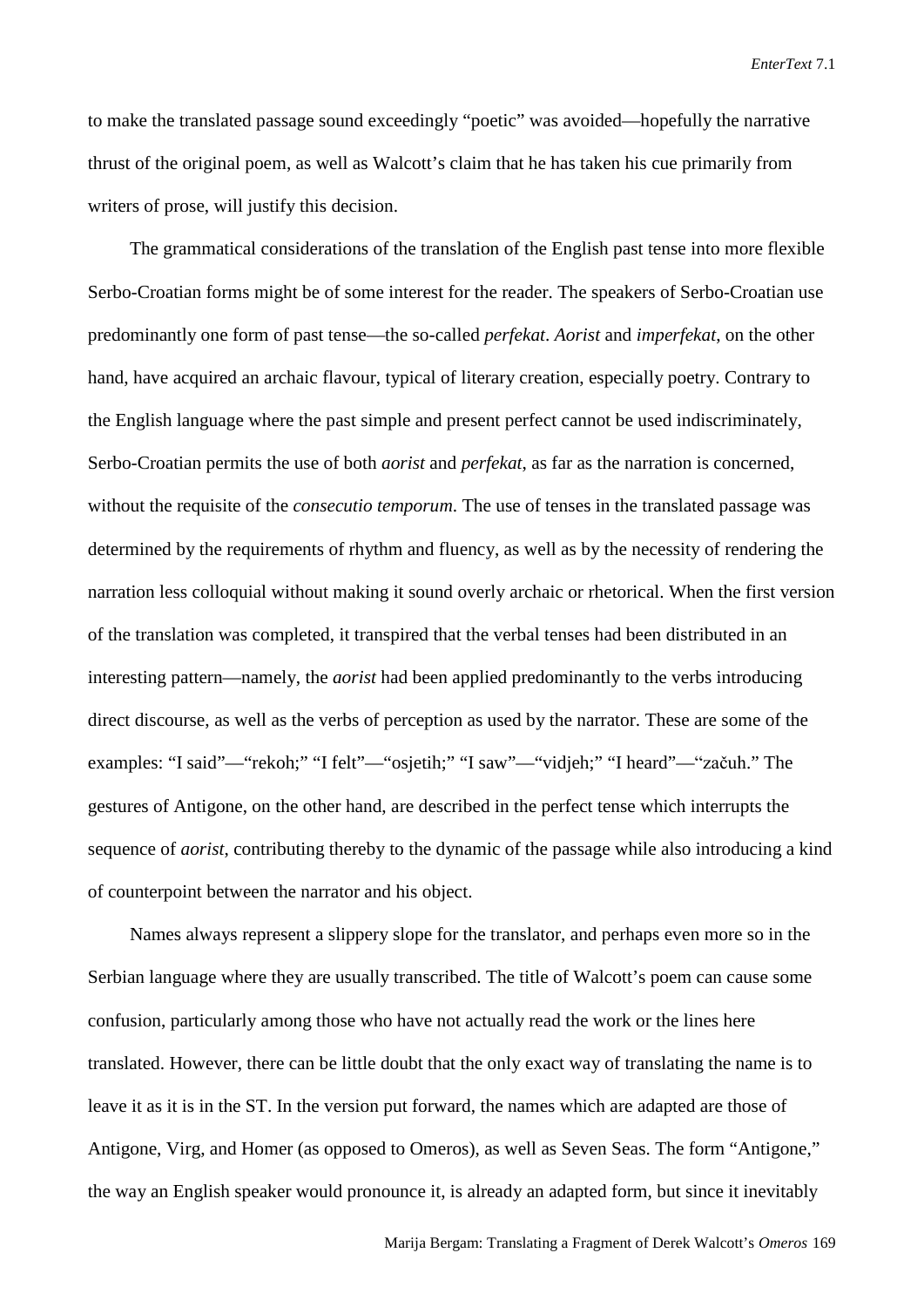reminds one of Sophocles's heroine, the name was "translated" into Serbo-Croatian "Antigona." "Homer" actually corresponds in its written form to the English usage, hence there was no need to alter it, whereas "Verg" (from "Vergilije") is the Serbo-Croatian equivalent of the English abbreviation "Virg." "Seven Seas" is translated as "Sedam Mora," the concept which is universally applied, so the name could be regarded as a fair substitution.

This brief consideration of some of the difficulties involved in the translation of Walcott's poetry will be concluded on a slightly political note. One of the main problems in the process of translation of most postcolonial texts stems from the ideological issue of language. When the narrator explains "*mer* was mother in our Antillean patois," what seems a fairly straightforward phrase proves an unexpectedly problematic translation problem. The literal rendering *antilski patoa* was immediately excluded, since the necessary declension of the words ("antilskom patoau") would have proved all but impossible to pronounce; hence what was called for was an expression which would substitute, or rather gloss, *patoa* as a noun. In other words, a substitute of "language" was required. However, choosing the latter term would have been a highly debatable solution, pointing to an ideological stance which the translator preferred to evade. As a result, terms such as "language" and "dialect" were discarded and "speech" was used instead, as a more neutral denomination. This decision might be justified to a certain extent by what seems Walcott's own viewpoint concerning the St. Lucian French-based vernacular. In "A Letter to Chamoiseau," Walcott addresses the matter of Creole orthography and touches upon the issue of the vernacular: "Creole comes from French. Forced or not, Africans spoke French in slavery, and for the Creole Academy this is an unbearable reality."<sup>[12](#page-8-11)</sup> Perhaps this stance on the relation between Creole and French could go some way towards answering the question of how many languages the passage from *Omeros* has been translated into, in entering Serbo-Croatian.

Playing on one of Walcott's remarks, it could be said that this translation is trying to hear the names of things and people in a completely different context, where the narrator's world becomes doubly